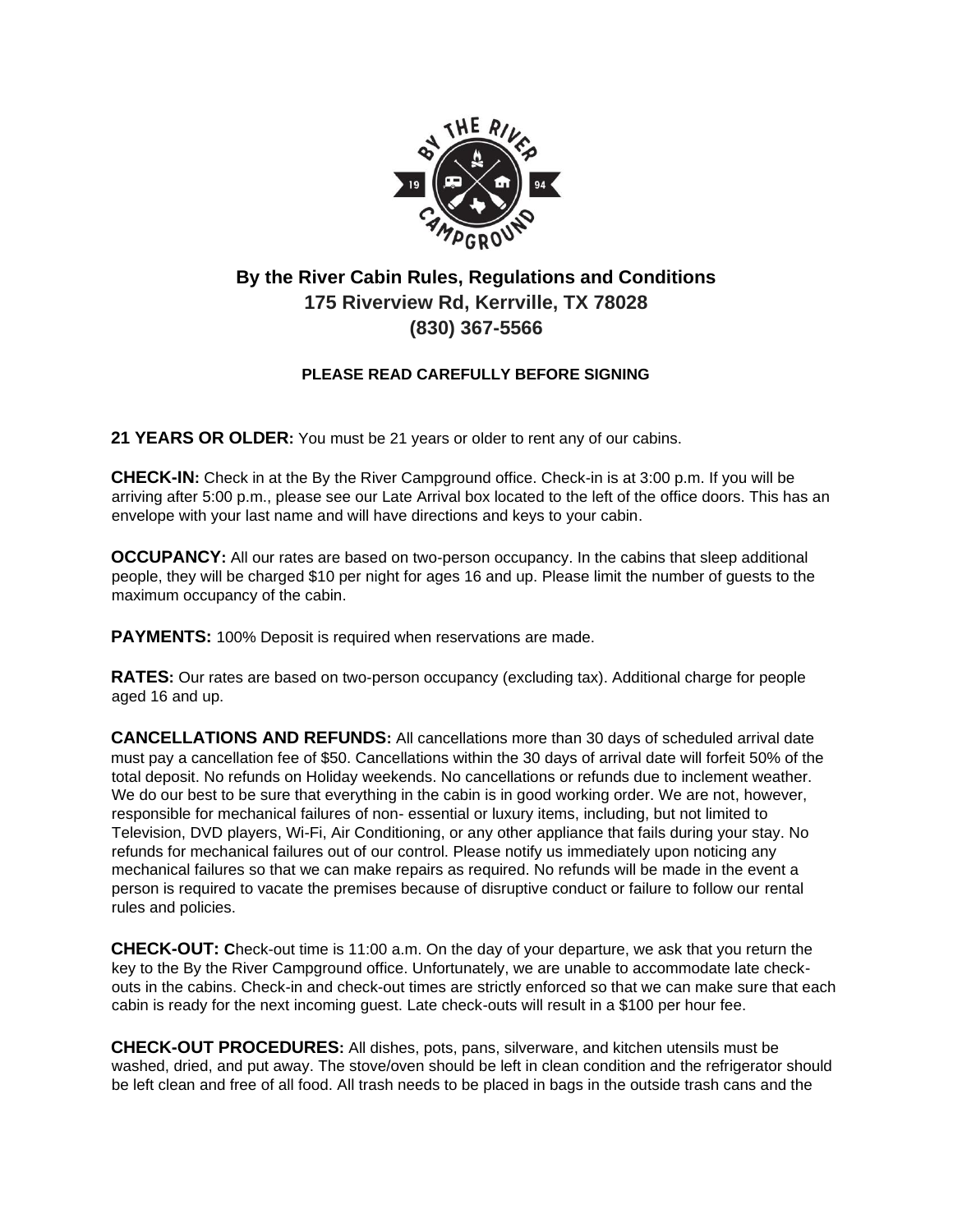property should be left neat and in order. Please put all used bed sheets and towels on the shower floor. All trash should be picked up around the cabin. Please turn air conditioners to 75 upon departure. If excessive cleaning is required, an additional \$100 dollars will be charged to the credit card on file.

**PETS:** We do not allow pets in the cabins. If a pet is discovered to be staying in the cabin during your stay a \$250 fee will be added to the card on file.

**DAMAGES:** We reserve the right to charge your credit card for any damages or excessive cleaning, soiled dishes, or cabin left in disarray from your stay. If you notice any problems upon checking in, please let us know right away to avoid any damages being charged to your account.

**KEYS:** Failure to return keys to the office will result in a \$35 charge on your credit card.

**FURNITURE AND APPLIANCES:** Please do not move our furniture or appliances, as you will be charged for damages because of such. Please make us aware of anything not working in the cabins upon your arrival.

**FURNISHINGS:** Please look over the attached inventory list. These are the items that are provided in the cabin. Please note any items that have been broken and/or lost during your stay. These items should be there when you check-out.

## **Inventory:**

Place Setting for 8 people (dinner plates, salad plates, bowls)

Silverware Setting for 8 people

Cup & Mugs (8 each)

3 mixing bowls

Serving/cooking utensils

2 cutting boards

Pots/Pans

Can Opener

Dish Towels/Hot Pads

Toaster

Coffee Maker

Alarm Clock

**AMENITIES:** Appliances and other mechanicals can malfunction. By the River Campground cannot refund any money for inconveniences encountered due to these malfunctions which are beyond our control. We reserve the right to subcontract work to the done at the earliest date possible. We will react as quickly as possible to restore any amenity, but no not guarantee complete restoration during your stay